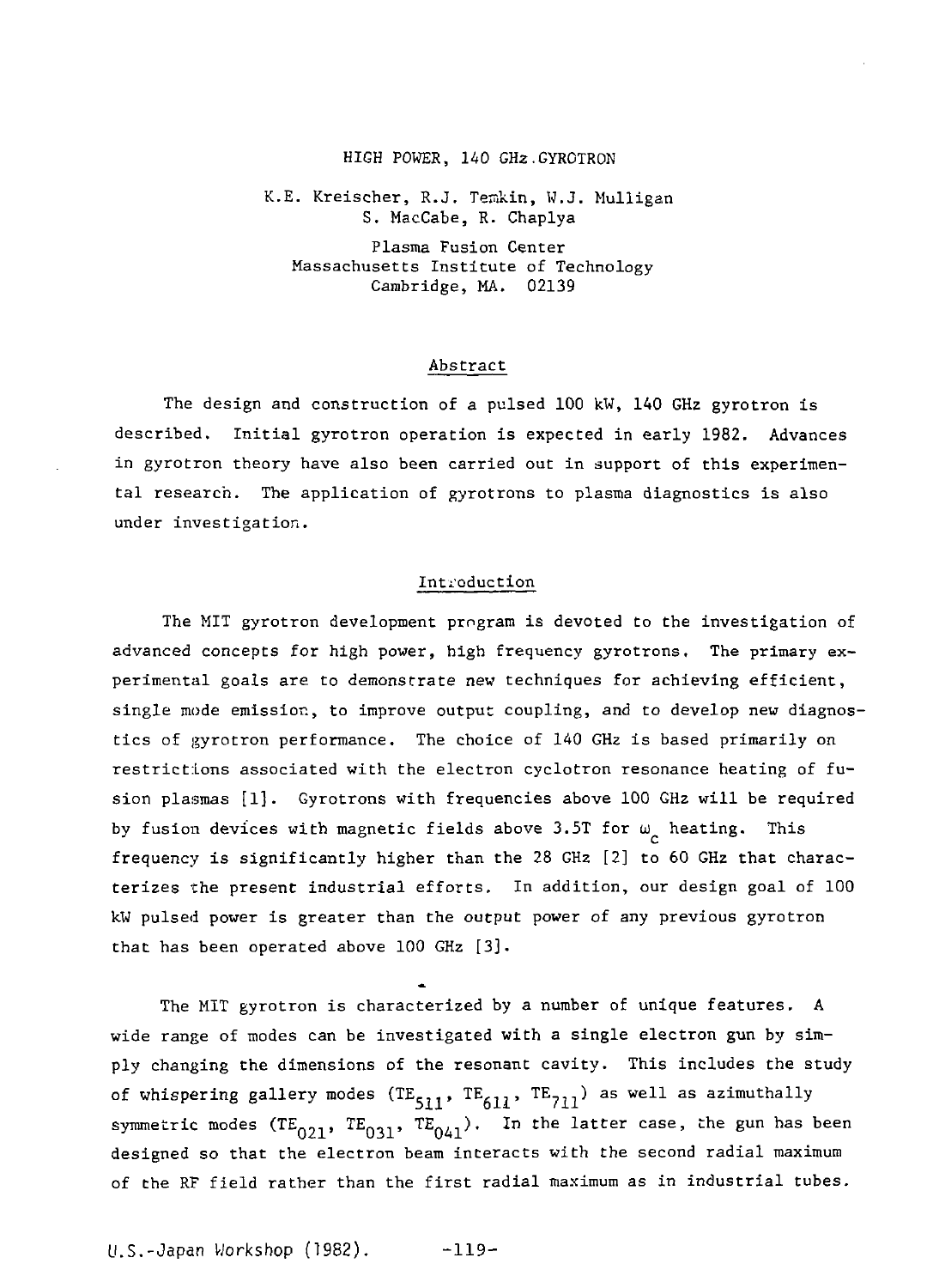This is shown in Fig. 1, which illustrates the beam field interaction for the TE<sub>021</sub> and TE<sub>031</sub> modes. This schematic shows the relative sizes of the cavity cross section, annular beam and electron gyro-orbit, as well as the relative intensities of the RF radial maxima. Placement of the electron, beam at a higher radial maximum may be necessary in high power, high frequency gyrotrons in order to reduce space charge effects and electron velocity spread, and therefore minimize their deleterious effect on the efficiency. However, this placement of the beam requires a wider input beam tunnel and introduces the possibility of RF leakage into the gun region, which could adversely affect the beam optics. Special care has been taken in the design of the beam tunnel region in order to minimize this problem. Optical and quasi-optical techniques will also be utilized both to diagnose the gyrotron performance and to improve the power output coupling. [4]

A number of new problems emerge as gyrotron technology is extrapolated to high power and frequency. The most problematic is the need to operate in higher order modes in order to maintain a resonable wall heat flux [4]. Such a cavity might be sufficiently overmoded that it could be difficult to excite the desired mode, or multimoding may occur. Fig. 2 exemplifies this problem for operation in the  $TE_{031}$  mode. The starting currents required to initiate the  $TE_{031}$  and its neighboring modes have been plotted as a function of the resonator magnetic field [5]. Efficient operation requires a field of approximately 54 kG [6]. The mode chart indicates that the  $TE_{2,31}$ mode will be excited first unless its Q can be sufficiently lowered via mode will be excited first unless its  $\mathbf{C}$  can be sufficiently lowered via be sufficiently lowered via be sufficiently lowered via be sufficient of  $\mathbf{C}$  $\frac{d}{dt}$  that TE has a lower starting current at  $\frac{d}{dt}$ 

### Description of Experiment

Fig. 3 is a simplified schematic of the experimental setup. The major components are the Bitter magnet and gun coils, the electron gun situated within the gun coils, a vacuum system connected to the pumping port, and the gyrotron tube. A gate valve is located between the gun and tube in order that a vacuum can be maintained in the gun when it is disconnected from the tube. This prevents the cathode from being poisoned by the air and increases its jiigevity. The gyrotron internal components consist of a beam tunnel between the gate valve and resonator, the resonator, a linear up-taper

 $-120-$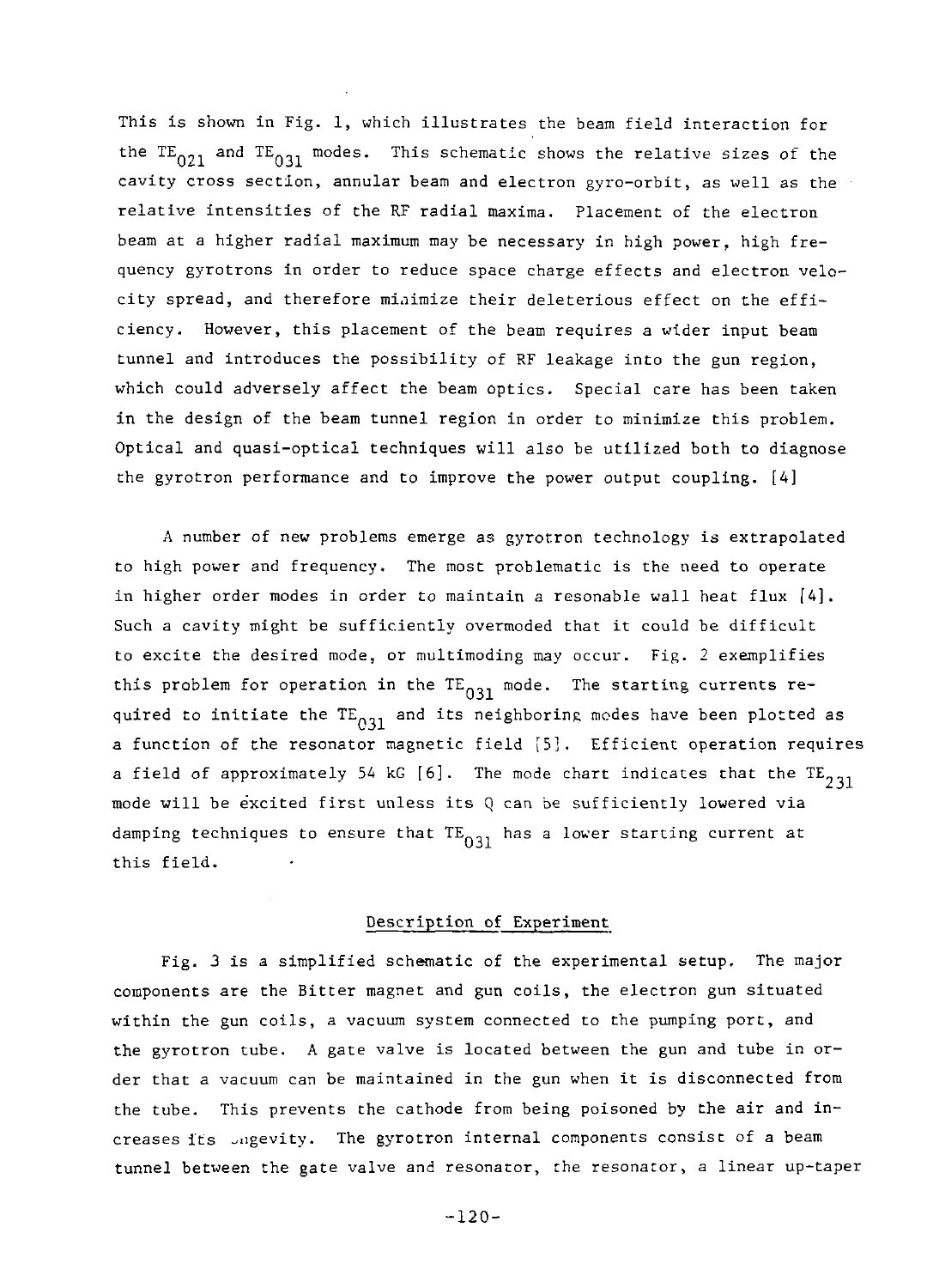which serves as a transition to an overmoded output wavequide, and a quartz vacuum window through which the radiation is emitted. The anticipated operational characteristics are listed in Table 1.

The cavity magnetic field is provided by a water-cooled Bitter magnet capable of producing up to 110 kG. This magnet has a field homogeneity of + 0.5% over the resonator region, which is adequate for maintaining the beam-RF field resonance. The magnet has a 10.5 cm diameter bore, which allows the gyrotron to be manuevered until proper alignment is achieved. In addition to bore size, another advantage of the Bitter solenoids is the ease with which they can be restacked to provide novel magnetic field profiles for efficiency optimization. Attached to the Bitter magnet are a pair of auxiliary coils that will be used to shape the field in the gun region.

The electron gun has been designed and constructed under subcontract by Varian Associates. It represents the first complete design of a gun for a high power, high frequency gyrotron. A magnetic compression of 25 is required in order to obtain  $v_i$  /  $v_{ii} = 1.5$  in the cavity region. Good beam quality has been achieved with a velocity spread less than + 3.5% according to particle simulation codes. This low velocity spread has been obtained by designing the gun so that a laminar flow of electrons occurs. However, a number of potential difficulties have been uncovered during this study. It has been found and verified by adiabatic theory that the beam thickness can be large at high frequency. This tends to decrease the strength of the coupling between the beam and RF wave. In addition, the beam quality is sensitive to operating parameters such as anode voltage and beam current, and thus a power supply capable of stable operation must be used.

## Design of the Resonator

When designing the resonator, the major goals were to optimize the efficiency and to lower the diffractive Q,  $Q_n$  of possible parasitic modes. Operation in the TE<sub>03</sub>, mode was chosen for the first experiment. The cavity consists of a cylindrical straight section  $5\lambda$  long preceded and followed by linear tapers. A slope of approximately 0.2° was chosen for the input taper so that the RF <sup>f</sup>ield would have a tail that would prebunch the electrons and improve the efficiency. The length of this taper was chosen so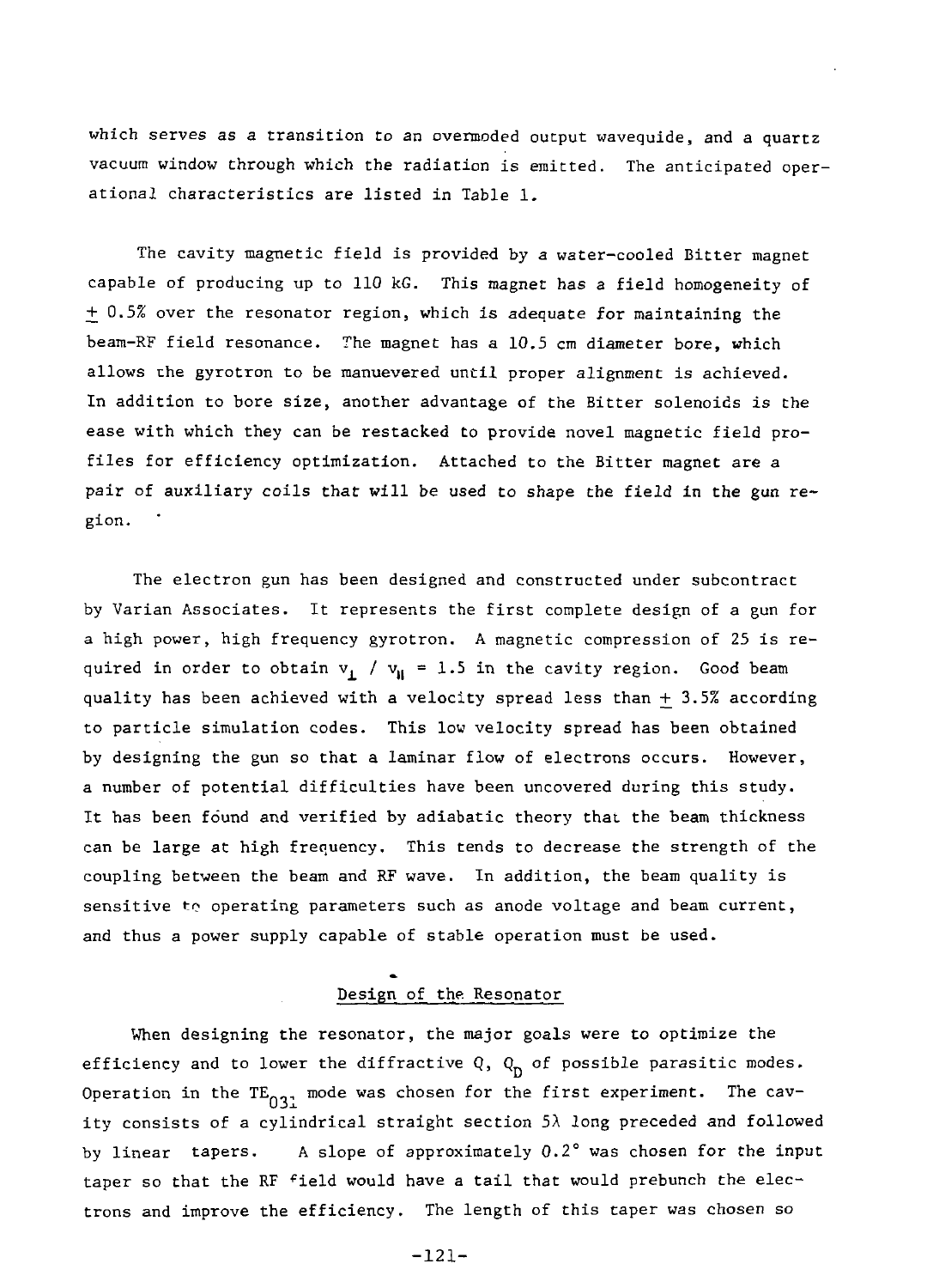that the TE<sub>031</sub> mode would be trapped, while  $q > 1$  modes would not be confined as effectively and thus have lower  $Q's$  [7]. The output taper angle of  $4^\circ$  was chosen based on the  $\cdot$  ed to keep mode power conversion to other TE<sub>0n1</sub> modes below 10% and to obtain a  $Q_n$  of 1500 needed to maximize efficiency [6]. Assuming a sinusoidal RF field profile, a total efficiency of 30% is anticipated. The  $Q_p$  of about 1500 is about a factor of 3 higher than those of present devices primarily because of the lower field intensity at the second radial maximum (see Fig. 1).

Acknowledgement: This work was supported in part by U.S.D.O.E. Contract DE-AC02-78ET-51013.

### References

- [1] S.M. Wolfe, D.R. Cohn, R.J. Temkin and K. Kreischer, Nuclear Fusion 19 No. 3 (1979) 389-399.
- [2] H.R. Jory, S.J. Evans, S.J. Hegji, J.F. Shively, R.S. Symons and N.J. Taylor, Proc. IEEE Int. Conf. on Plasma Science (1979) 11.
- [3] A.V. Gaponov et.al, Int. J. Infrared and Millimeter Waves 1, (1980) 351.
- [A] K.E. Kreischer, MIT Plasma Fusion Center Research Report PFC/RR-81-1, 1981 and Infrared and Millimeter Waves, K.J. Button, ed., to be published.
- [5] K.E. Kreischer and R.J. Temkin, Int. J. Infrared and Millimeter Waves I (1980) 195.
- [6] K.R. Chu, M.E. Read and A.K\ Ganguly, IEEE Trans, on Microwave Theory and Techniques MIT-28 No. 4 (1980) 318.
- [7] R.J. Temkin, Int. J. Infrared and Millimeter Waves 2\_ No. 4 (1981) 629.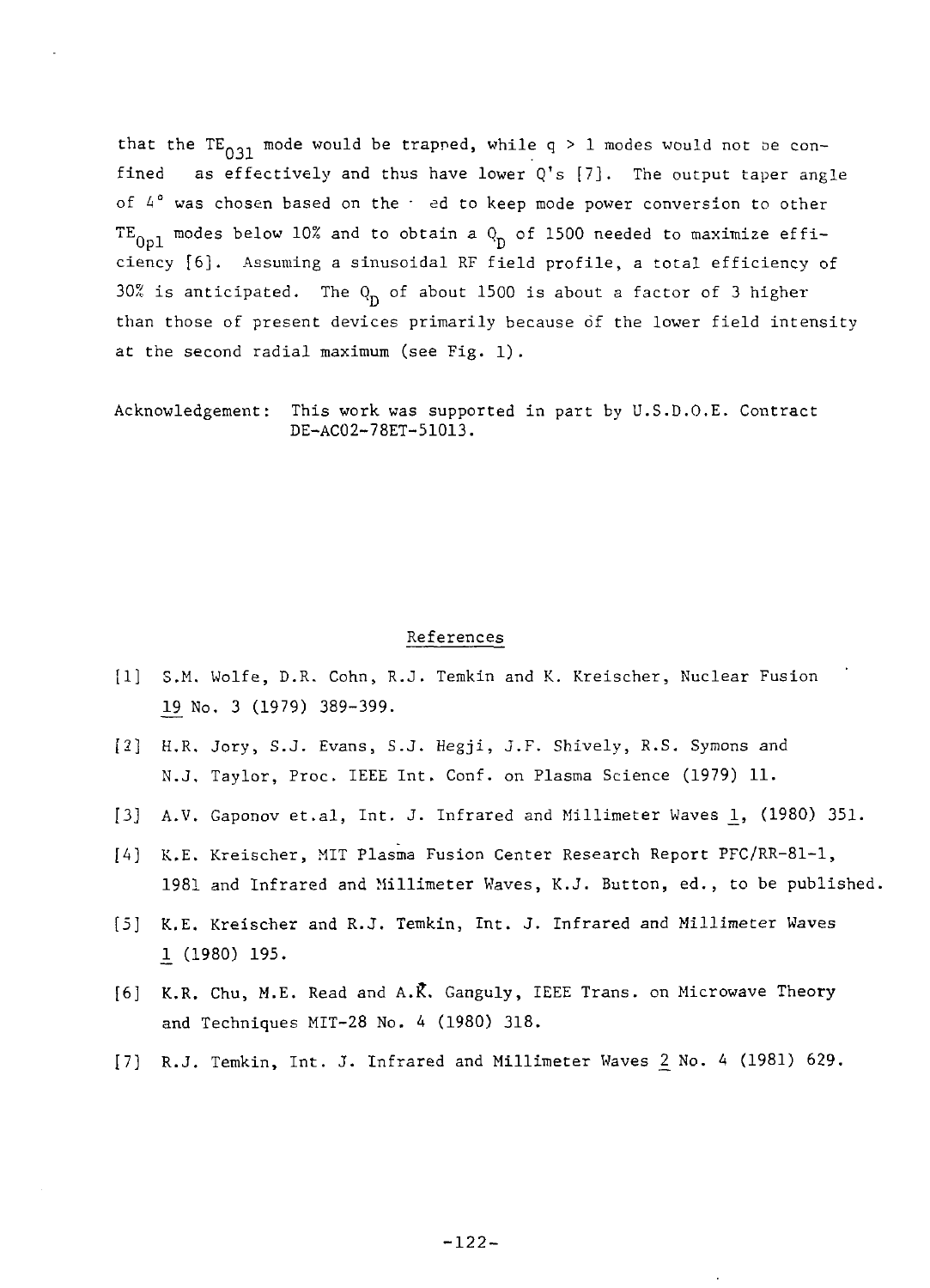# Table I - Experimental Parameters

 $\ddot{\phantom{0}}$ 

| Frequency                 | $= 140$ GHz  | Beam current             | $= 5 to 7.5A$    |
|---------------------------|--------------|--------------------------|------------------|
| Field in resonator        | $=$ 54 $k$ G | Beam voltage             | $= 65KV$         |
| Field at gun              | $= 22kG$     | Beam radius (in cavity)  | $= 1.82mm$       |
| Pulse length              | $= 2$ usec   | efficiency<br>Total      | $= 30%$          |
| $v_{\perp}/v_{\parallel}$ | $= 1.5$      | $\Delta v_\perp/v_\perp$ | $\leq \pm 3.5\%$ |
| Peak power                | $-100kW$     | Repetition rate          | $=$ 5Hz          |

 $\blacksquare$ 

 $\overline{\phantom{a}}$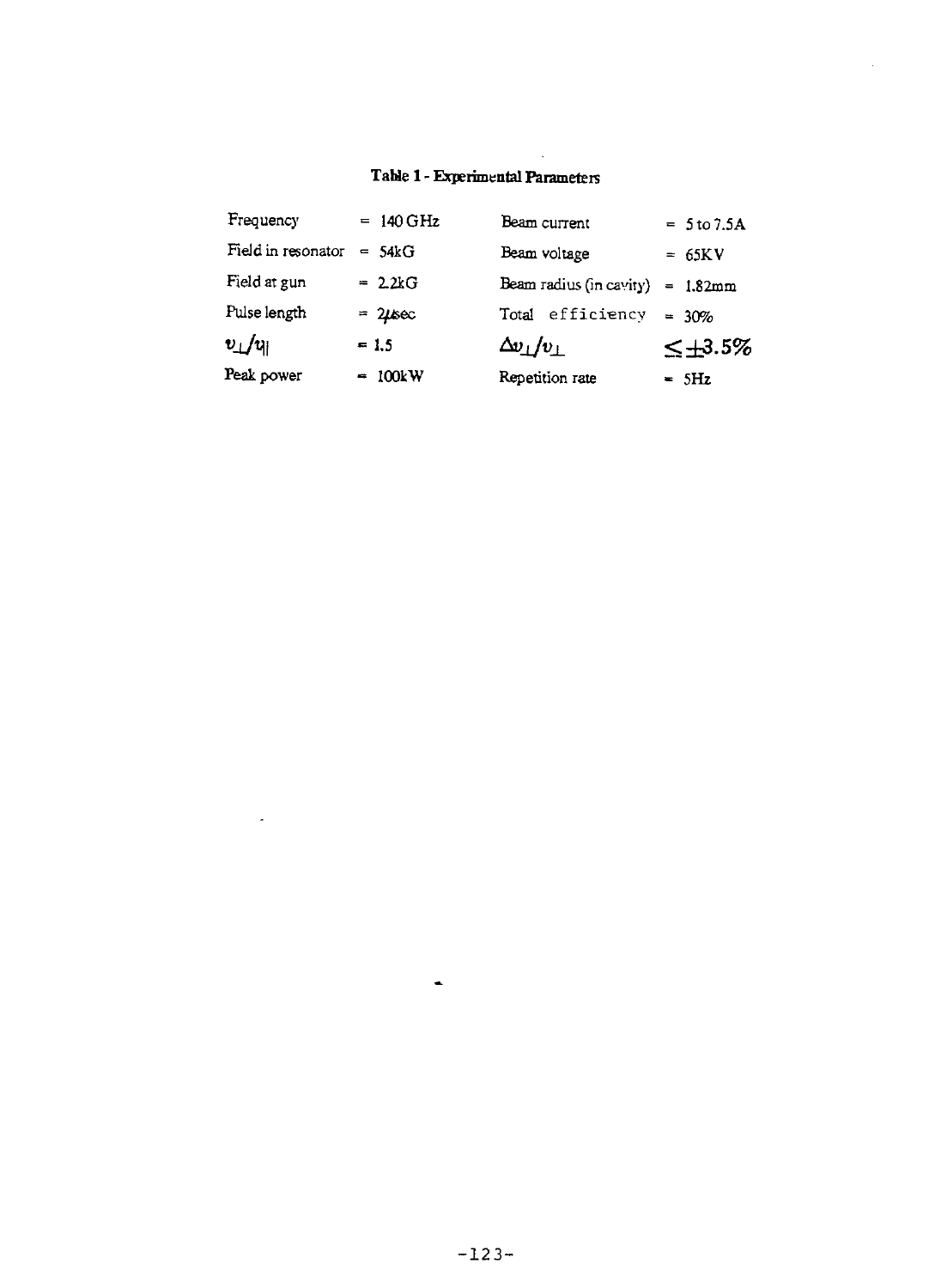

ä,

FIG. 1. 140 GHZ RESONATOR EXPERIMENTS

**I M I**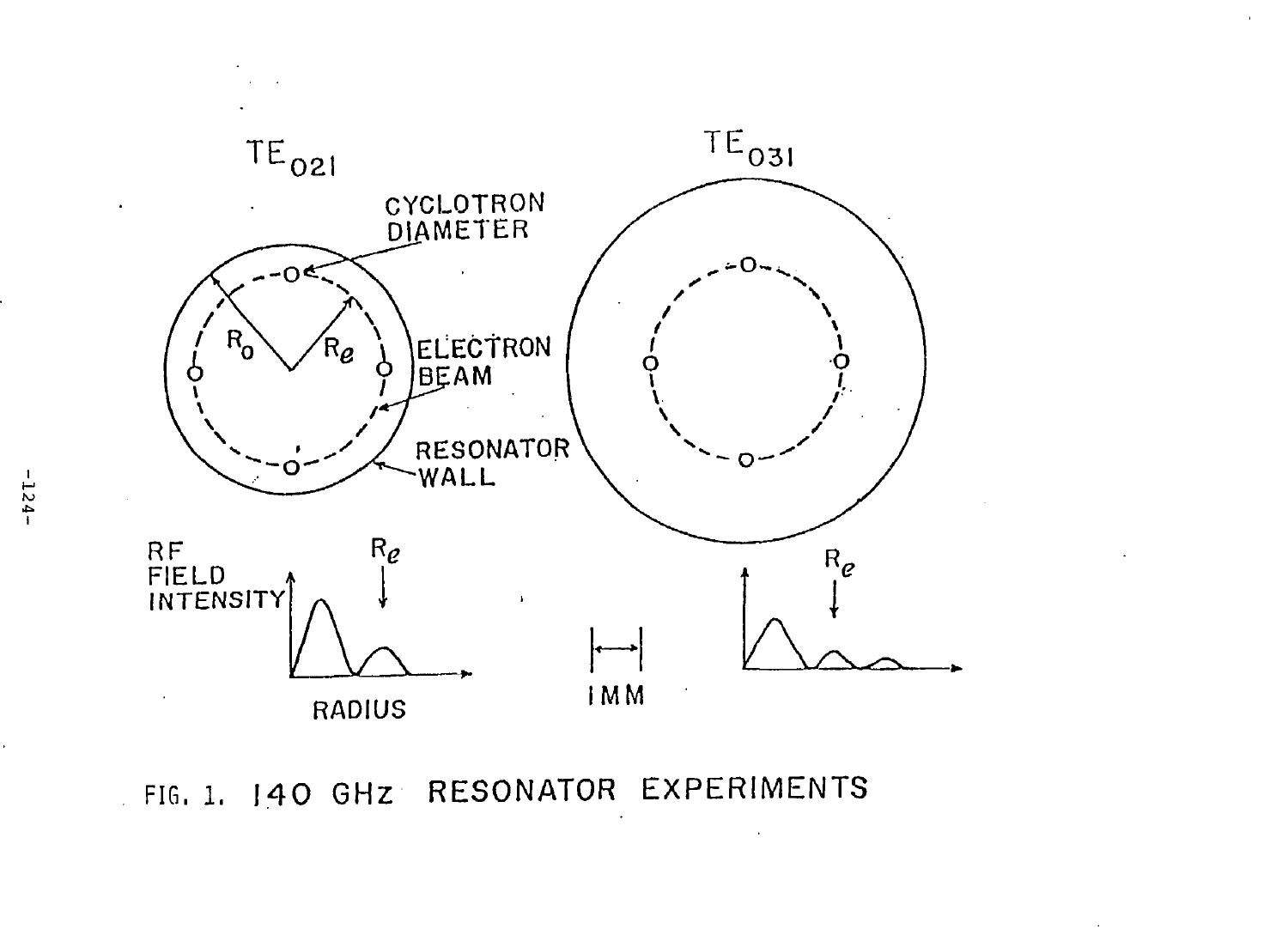

FIG, 2.